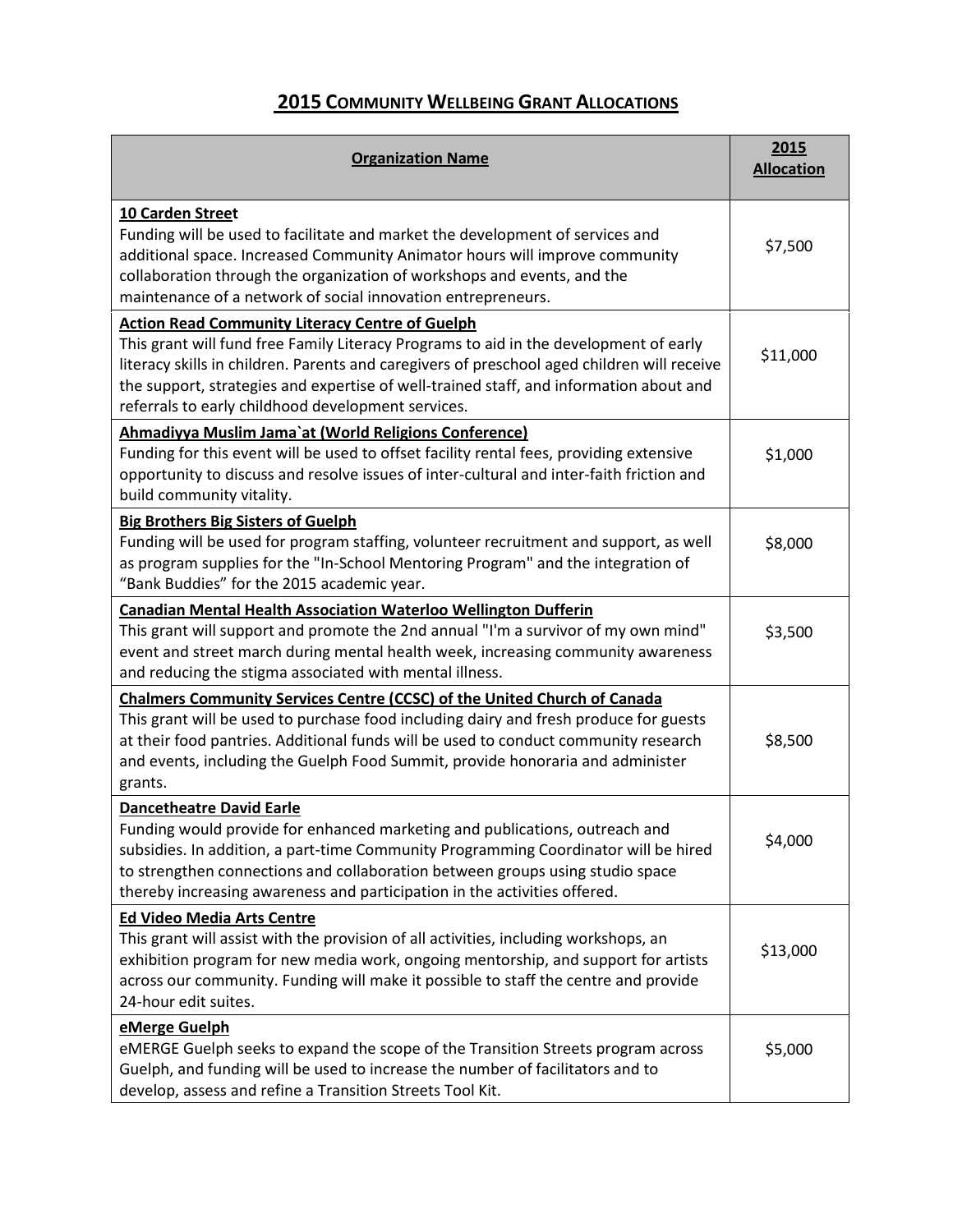| eyeGO to the Arts<br>This grant will allow eyeGO to support partners (performance venues and performing<br>arts organizations) by providing marketing exposure through website, social media<br>sites, print materials and ideas on how to increase youth attendance.                                                                                                       | \$1,200  |
|-----------------------------------------------------------------------------------------------------------------------------------------------------------------------------------------------------------------------------------------------------------------------------------------------------------------------------------------------------------------------------|----------|
| <b>Family Counselling and Support Services (In partnership with J.O.E.)</b><br>This grant will be used to hire and train job coaches, providing more individuals with<br>developmental disabilities access to job training & assistance. Funding for promotional<br>materials will increase awareness of this program.                                                      | \$5,000  |
| <b>Festival of Moving Media</b><br>The grant will enable the continued delivery of the festival to the residents of Guelph,<br>and facilitate the growth of the festival through larger more accessible venues, and<br>increased staff time for outreach.                                                                                                                   | \$5,000  |
| <b>Focus on Nature</b><br>Funding will expand and enhance the youth nature photography program, and<br>strengthen organizational capacity to deliver at least 80 full-day workshops in the<br>Guelph area. Outreach, and continued recruiting, training and managing of local<br>volunteers as program assistants and lead instructors will also be funded.                 | \$4,000  |
| <b>Guelph &amp; District Multicultural Festival</b><br>In addition to operating costs, the festival will use the grant to develop different<br>projects and cover the production of festival signage, promotional materials, and the<br>provision of training and an information package for volunteers.                                                                    | \$9,500  |
| <b>Guelph Chamber Choir</b><br>The grant will be used for operating costs associated with staging Mozart's Requiem. A<br>unique and special event, this dance choreography has toured Canada and Europe to<br>high acclaim.                                                                                                                                                 | \$2,500  |
| <b>Guelph Community Health Centre</b><br>Funds from this grant will allow for the continuance of the community based food<br>security program. The Garden Fresh Box program provides customers with affordable<br>and local fresh fruits and vegetables. Funding will support expansion of nutrition<br>workshops which assist with creating healthful and delicious meals. | \$8,000  |
| <b>Guelph Community Singers</b><br>A graphic designer will be hired to enhance marketing and establish and integrate a<br>brand into all promotional materials, thus increasing membership and sustainability. A<br>display panel to accompany the organization at public appearances and promotional<br>events will also be purchased.                                     | \$2,000  |
| <b>Guelph Concert Band</b><br>Funding will assist with the activities of the band, including paying the conductor,<br>rental of rehearsal and concert space, reduced band fees, care of the band<br>instruments, and the provision of reasonably priced concerts, free tickets through<br>local agencies and a free summer series in the park.                              | \$2,500  |
| <b>Guelph Contemporary Dance Festival</b><br>Funding will help defray programming, promotion and administrative costs of the<br>festival and assist with expenses from the Guelph Fab 5 promotion, One Dance<br>Market, Youth Moves Performance, public workshops and a series of workshops in<br>schools taught by festival artists.                                       | \$13,000 |
| <b>Guelph Horticultural Society</b><br>Funding will be used to purchase plant materials for use in city flower beds and to pay                                                                                                                                                                                                                                              | \$800    |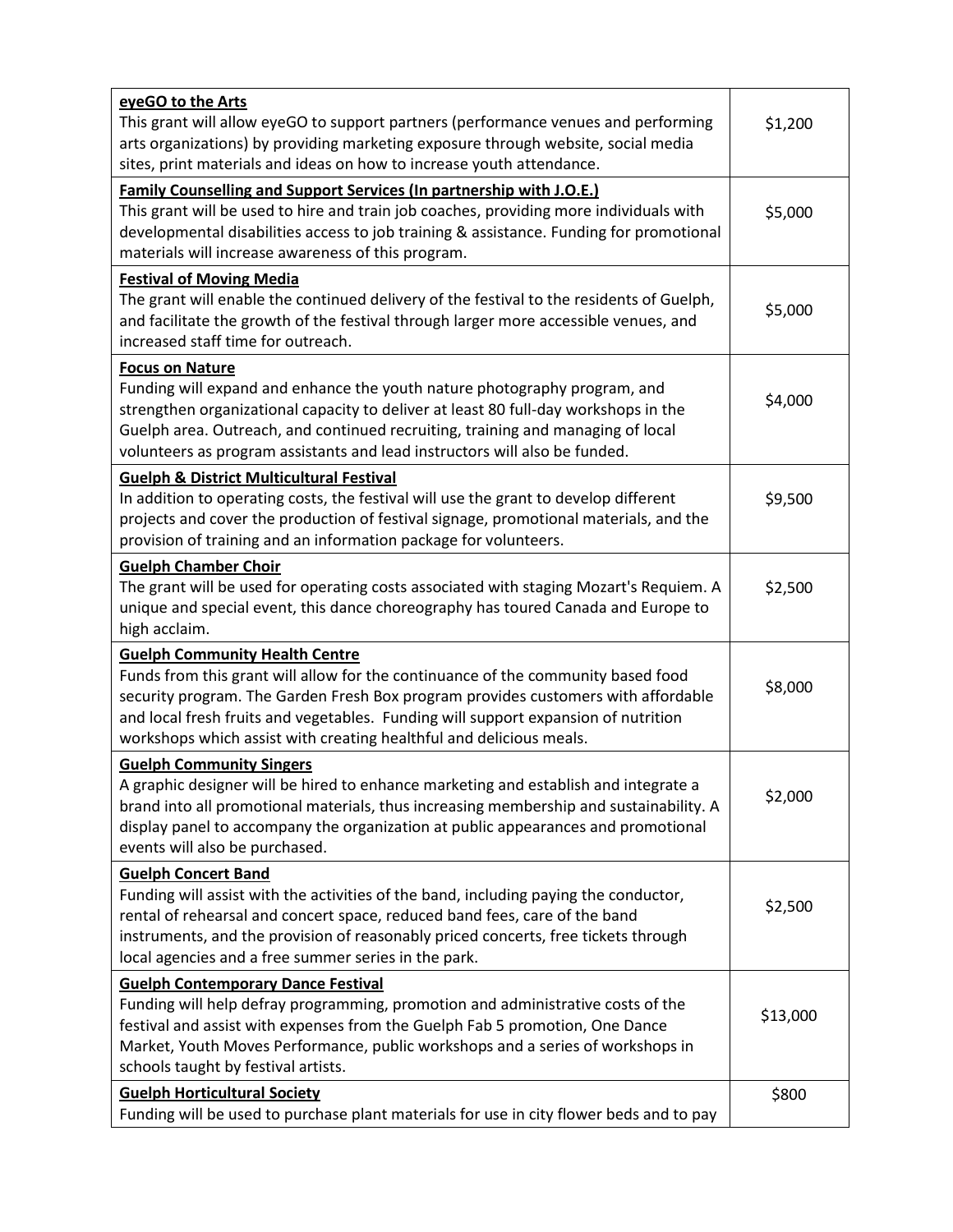| speakers who provide information and education on horticulture and related topics.<br>Guelph Horticultural Society encourages schools to nurture new gardeners and will<br>offer financial assistance if required.                                                                                                                                     |          |
|--------------------------------------------------------------------------------------------------------------------------------------------------------------------------------------------------------------------------------------------------------------------------------------------------------------------------------------------------------|----------|
| <b>Guelph Jazz Festival</b><br>This grant will support all programs including additional Jazz at Market Square (JAMS)<br>days, and an educational Colloquium that examines music within global cultural<br>contexts. In 2015 access for the community will be strengthened by moving the 3-day<br>event to downtown Guelph.                            | \$15,000 |
| <b>Guelph Little Theatre</b><br>This grant will fund a series of workshops to engage and embrace the artistic<br>community in Guelph. Operational costs will include advertising, administration, class<br>materials and an honorarium or salary to enlist a well-known playwright to share their<br>skills and knowledge with participants.           | \$2,500  |
| <b>Guelph Rugby Football Club</b><br>These funds would be used for bursaries, field rentals and to purchase equipment<br>necessary to instruct children in non-contact flag rugby. Funding would support the<br>purchase of flag belts, rugby balls and tackle shields.                                                                                | \$3,000  |
| <b>Guelph Symphony Orchestra</b><br>The production of educational and publicity materials, reduced tickets for students,<br>and the operational costs associated with community programs, including the<br>symphonic concert programs, youth and community outreach programs, and the<br>GSOKids program will be assisted through this grant.          | \$10,500 |
| <b>Guelph Wellington Women in Crisis</b><br>This grant will ensure the continuance, success and increased participation in<br>International Women's Week, Take Back the Night, the December 6 Vigil and Sisters in<br>Spirit, spreading awareness, and engaging the community in the issues of abuse and<br>sexual violence.                           | \$4,000  |
| <b>Guelph Youth Singers</b><br>Funding will be used for community outreach programs and bursaries. Program<br>operating expenses including weekly rehearsals, training in vocal technique, theory &<br>sight singing, weekend workshops with professionals, social/learning weekends,<br>performance and exchange opportunities are also being funded. | \$2,500  |
| <b>Hillside Community Festival of Guelph</b><br>This grant will sustain and broaden initiatives including the festival and educational<br>workshops in aboriginal culture, song writing, peacemaking, health & wellness, and<br>environmental projects, including the Girls & Guitars, and Aboriginal Culture<br>workshops.                            | \$13,000 |
| <b>Hospice Wellington</b><br>This grant will support two art therapy projects. These projects will allow for the<br>further growth and development of art therapy-focused support to the grieving and<br>bereaved members of the community.                                                                                                            | \$7,500  |
| <b>Immigrant Services of Guelph Wellington</b><br>This operational grant will be used for venues, contracts, honorarium, fees to help in<br>the development of programs that will enable immigrants to participate in the<br>broader community, and programs designed to increase both inclusion and<br>engagement of new immigrants.                  | \$7,500  |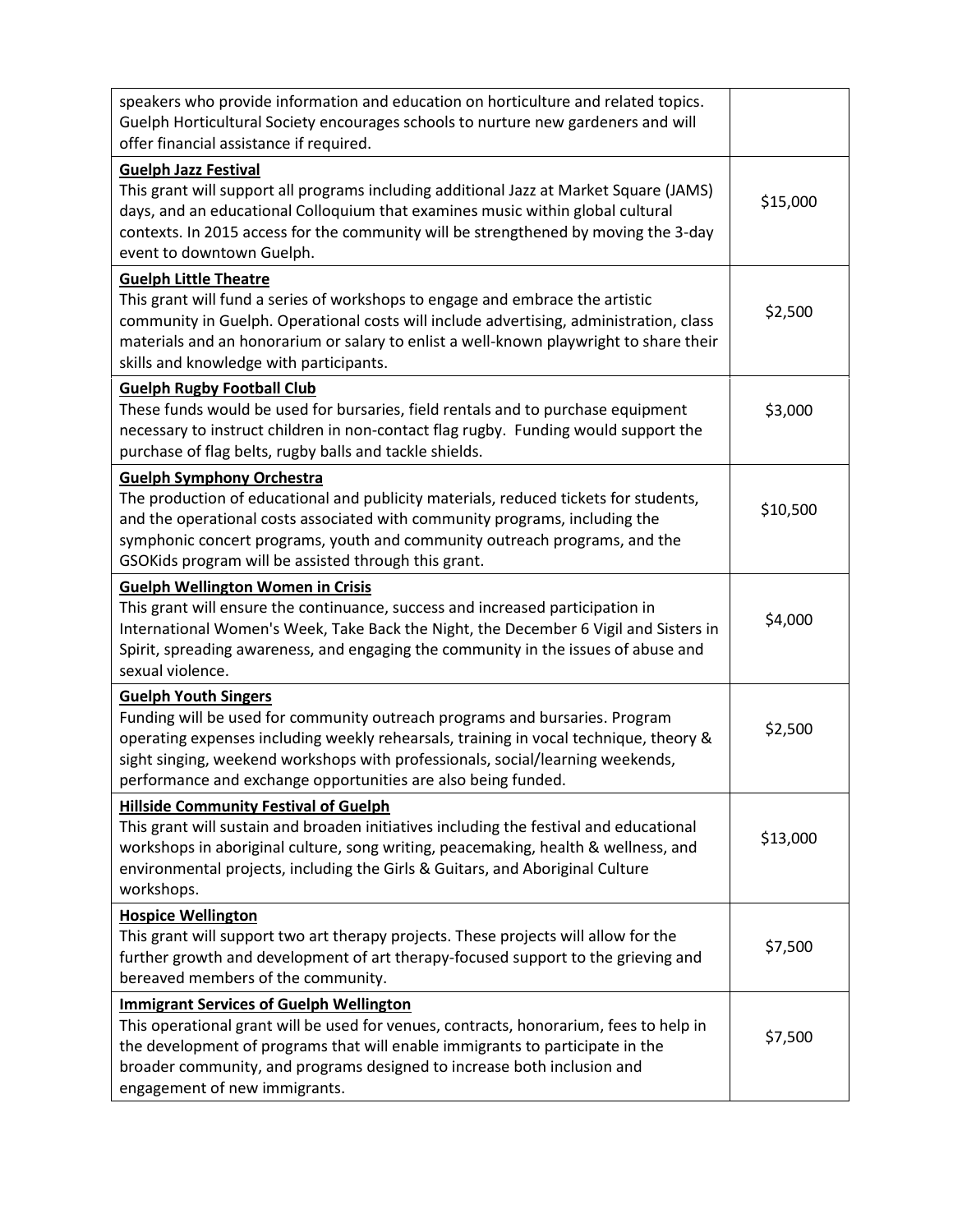| <b>Junior Achievement of Guelph Wellington</b><br>This grant will fund the development of vital skills and attitudes, and self-confidence<br>of participating high school students by working together to start, operate and wind<br>down a small business.                                                                            | \$3,000 |
|----------------------------------------------------------------------------------------------------------------------------------------------------------------------------------------------------------------------------------------------------------------------------------------------------------------------------------------|---------|
| <b>Kazoo! Festival</b><br>This grant will be used to reach a larger portion of Guelph residents through a series<br>of outreach and marketing initiatives, furthering appreciation and enjoyment of the<br>arts.                                                                                                                       | \$5,000 |
| <b>Kinette Club of Guelph</b><br>The grant will contribute to the operational costs of the Christmas Lights bus tour<br>event for seniors, and includes the purchase of food and beverages, poinsettias for<br>the bus drivers, a monetary gift to St. John's Ambulance, and a donation to the Rotary<br>Club.                         | \$550   |
| <b>Kiwanis Music Festival of Guelph</b><br>This operating grant will enable the festival to continue providing performance<br>opportunities for aspiring musicians in and around the community, and to provide<br>subsidies for entry fees.                                                                                            | \$3,000 |
| <b>Lakeside HOPE House</b><br>Funding will allow for the expansion of several educational programs including fresh<br>produce education, the Circles Out of Poverty program and the offering of an<br>additional Edu-Kitchen each month. Funding will invest in the expansion of the<br>operational hours of a form-filling service.   | \$7,500 |
| <b>Michael House</b><br>Funding will assist with the provision of a residential housing program for women and<br>their children, as a next step for young families on their journey to living<br>independently. Funding provides housing, access to medical care, food and the<br>support and services need for successful transition. | \$5,000 |
| <b>Ontario Farmland Trust on behalf of Guelph Wellington Food Round Table</b><br>Three community events will be planned to raise awareness and build knowledge<br>about community food issues, engage the community in food strategy development,<br>and recruit volunteers for future activities.                                     | \$3,450 |
| Out on the Shelf<br>Funding will be used for the rental of a permanent shared-spaced location in the<br>downtown area to house the organization's library and resources, increasing the<br>organization visibility and cultivating diversity in the community.                                                                         | \$6,000 |
| <b>Rainbow Chorus The Waterloo Wellington Chorus of GLB &amp; Friends</b><br>Funding will be used for concert production materials, honorarium, and promotional<br>materials, enhancing the reputation of the city as an open and supportive community.                                                                                | \$1,400 |
| Silence: Guelph's Portal for Adventerous New Sound Events<br>This operating grant will permit continued free and low cost programming and space<br>to Guelph residents and visitors, providing an environment for creation, performance<br>and dissemination of work in a safe, and accessible environment.                            | \$5,000 |
| <b>Speed River Track and Field Club</b><br>The grant will be used for the Youth Track and Field Experience, and Downtown<br>Streetfest aspects of the Festival, giving young people the opportunity to learn from<br>some of the world's top athletes and participate in a first class event.                                          | \$5,000 |